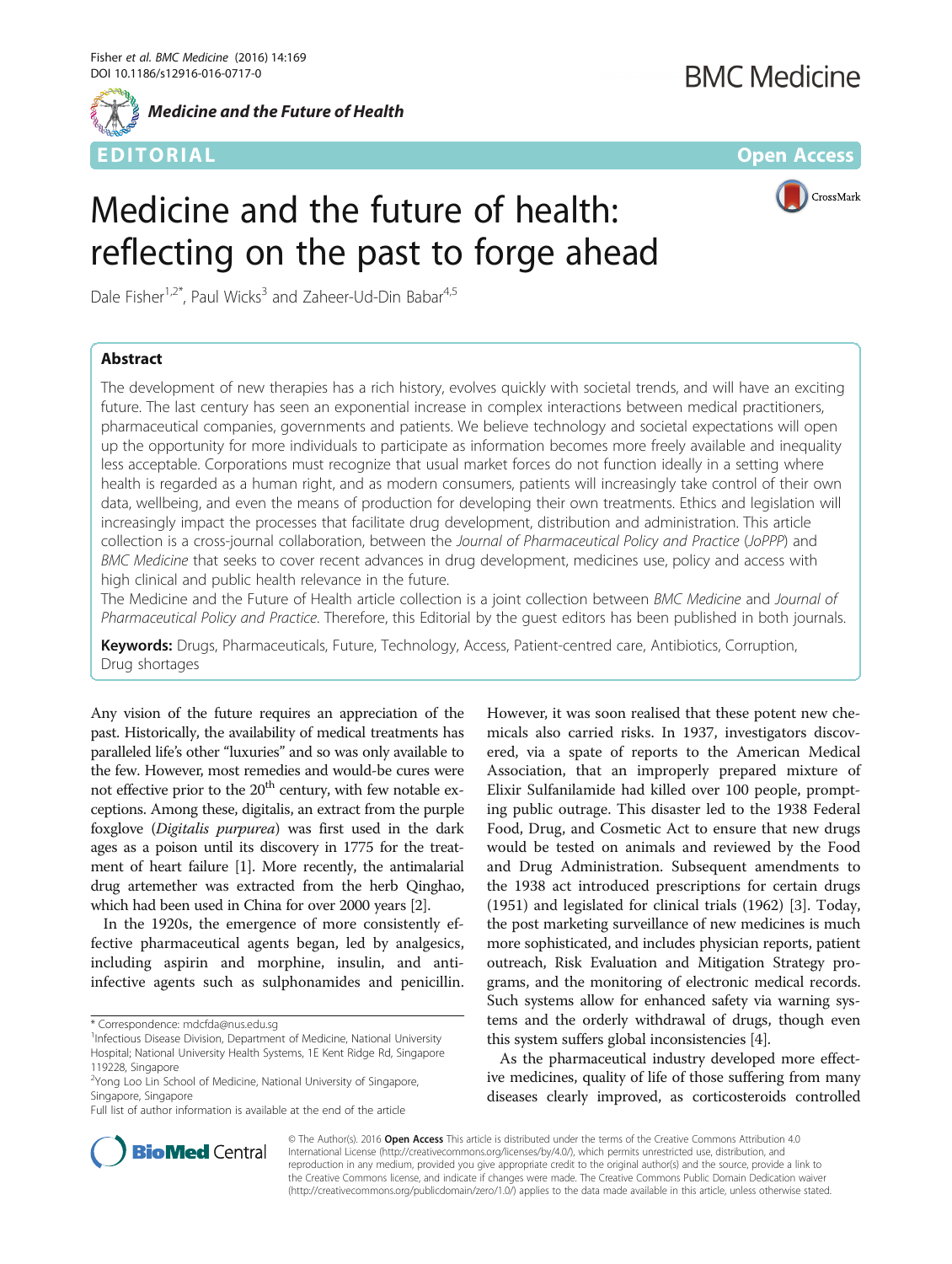inflammatory diseases, antihistamines controlled allergies, xanthines aided asthma patients, and options were offered to mental illness sufferers. Indeed, the human life span lengthened as infectious disease, heart disease, lung disease, and increasingly, cancer could be ameliorated through a combination of public health initiatives and better medicines. Today, medicines are intrinsic in all our lives, with almost half of US citizens taking a prescription medicine in the last 30 days [\[5\]](#page-2-0). However, rather than treating true disease pathology, the most intensively treated conditions at the population level in the US are pain, high cholesterol, depression and diabetes, arguably compensating for lifestyle changes brought about by dietary changes and a more sedentary lifestyle and due, in part, to the business models that encourage "blockbuster" drugs.

Medicines need to be readily available and affordable, however, unfortunately, there is an unacceptable level of medicine shortages across countries of all income levels. Currently, over 2 billion people do not have access to medicines [\[6](#page-2-0)]. In this context, the United Nations has set up a high-level forum to find ways to promote access to affordable medicines [[7\]](#page-2-0). Iyengar et al. describe the driving factors behind access barriers and propose potential mitigation strategies [\[8](#page-2-0)].

There is widespread recognition that the existing global systems for innovation and access to medicines need reform. "Market failures" prevent new drugs from being developed that would primarily benefit the global poor, while factors such as high prices of medicines, weak health systems, corruption, and a lack of transparency, hinder efforts to distribute the medicines already available [[9](#page-2-0)]. Community pharmacy triage services are emerging as a potential solution in a number of countries [\[10\]](#page-2-0).

Access to medicines was once considered an issue confined to low- and middle-income countries; however, it is increasingly clear that access issues are also prevalent in high-income countries. For example, in the European Union, almost 50 % of drug expenditure is on cancer drugs [\[11, 12](#page-2-0)]. In the future, it is likely that access may be improved for cheaper generic options, but concerns remain over whether "biosimilars" will successfully fill the same role [[13](#page-2-0)].

Antibiotics, as a class, and their usage warrant consideration in their own right, especially given that their efficacy relies partly upon the extent of their use in other patients. Dyer et al. showed that one-third of US antibiotic prescriptions are inappropriate, and he warns us that we may be taking our once potent antibiotics for granted [[14\]](#page-2-0). Because the drug targets and the class itself originate from nature, Woon et al. make the case that we must consider the effective use of antibiotics as akin to managing a delicate ecosystem [[15\]](#page-2-0).

Ironically, given their overuse in the US, antibiotics are a case study in the difficulty of access to drugs in low- and middle-income countries. Articles to be included in JoPPP will consider the national and global strategies needed to improve access, raise antibiotic quality, diffuse accurate diagnostics to the point of care, and ensure local stewardship for the sustainable optimisation of antibiotic use [[16](#page-2-0)]. The understanding of these factors and usefulness of interventions through incentives and legislation will continue to evolve. Further affecting the usage of antibiotics will be more rapid point-of-care diagnostics, vaccines, faecal microbiota transplantation, probiotics and other novel approaches to infectious diseases. It is unlikely, however, that alternative technologies will displace the need for the conventional class and its development.

Looking forward, IMS Health has predicted that global spending on pharmaceuticals will increase by 30 % from 2015 to 2020, to US\$ 1.4 trillion, due in part to improved access, breakthrough innovations and cheaper drugs. A large portion of the growth is also occurring in India, China, Brazil and Indonesia, the so called "pharmemerging markets", in contrast to the US, where they predict more than 90 % of drugs purchased will be generics [[17](#page-2-0)].

"Unfairness" in health is becoming increasingly unacceptable as a social norm. People should not be treated differently because of individual demographic factors; with the right information in hand, patients will increasingly be treated according to their need as Norheim et al. explore [[18\]](#page-3-0). Such "unfairness" within countries is easier to address compared to global health corruption, a covert exploitation of people and resources which will require concentrated efforts to expose. In a forum article, Mackey and a multidisciplinary panel discuss the ways in which corruption affects global health at all levels, and explore the potential solutions in a post-2015 development agenda [\[19\]](#page-3-0).

In the future, it is very likely that the use of medicines will be greatly influenced by technology, consumer education and self-awareness regarding lifestyle and diseases [[20\]](#page-3-0). Technology will be a key driver for change in the future, enhancing the medical skillset of healthcare professionals facilitating updates and change in parallel with consumers [\[21\]](#page-3-0). This could influence the way people use medicines and how healthcare professionals manage patients. Novel change could include tailor-made drugs on the basis of pharmacogenomic data or medicines manufactured locally and on demand through 3D printing [[22\]](#page-3-0). Future personalised sensors could measure clinical parameters and blood biomarkers transmitting data in real time to a cloud or, for instance, sending alerts when a stroke is in its earliest stages [\[23](#page-3-0)].

We will continue to feature articles addressing how medicine might be expected to evolve to be more individual patient centred. A forthcoming Forum article from leading thinkers in the area will consider the opportunity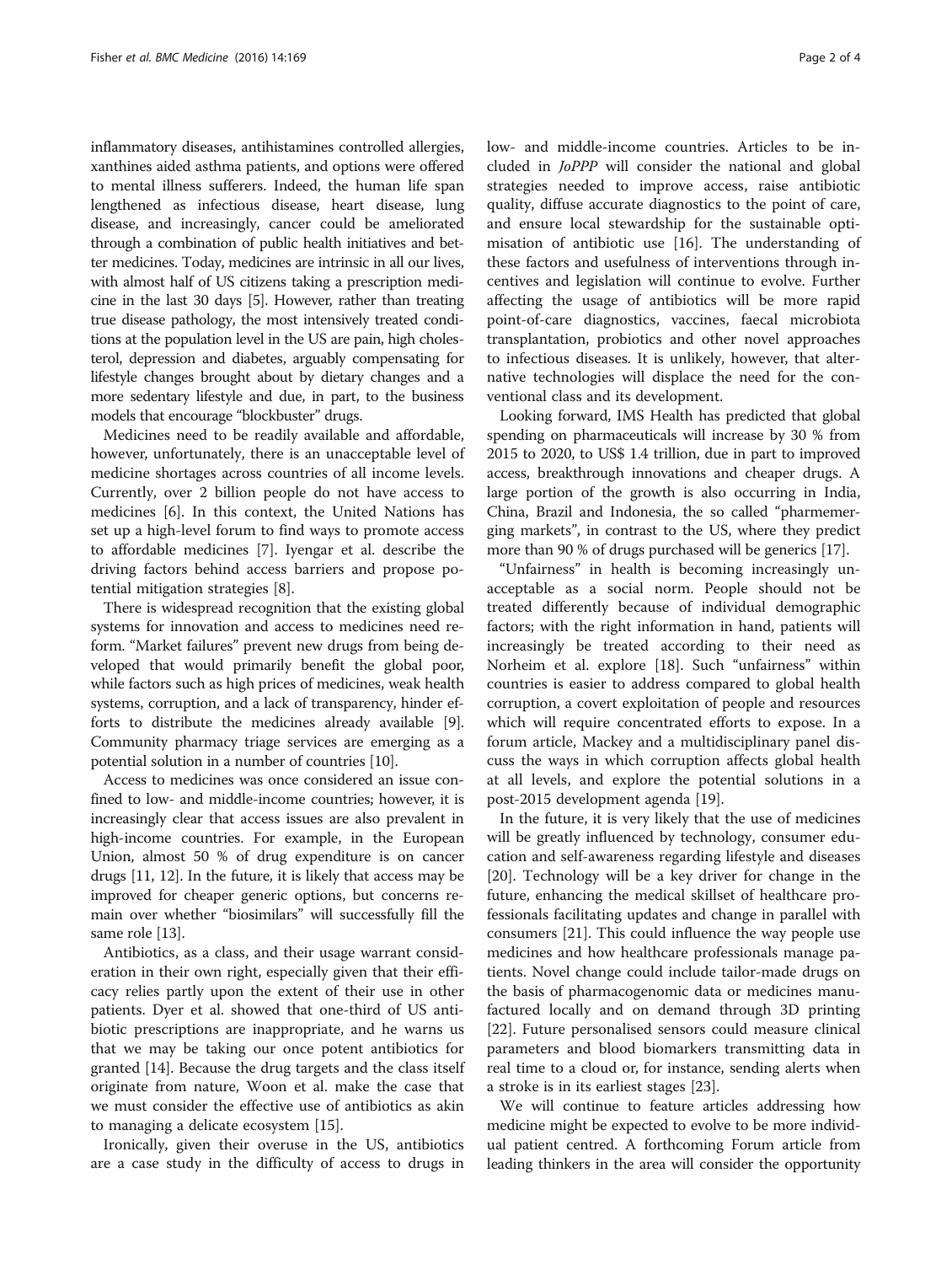<span id="page-2-0"></span>for the "data shadow" of smartphones to aid in detecting depression, for patient-reported outcomes to improve selfmanagement, for clinical trials to make their quantum leap, and for the value perceived by patients to flow back into the learning health system, perhaps supported by new forms of machine learning.

Beyond the colourful history that belongs to the emergence of pharmaceuticals in the last century there will be an ongoing evolution in response to changing needs driven largely by consumer demand and expectations. Implicit in the very commission of this body of work risks supporting a paternalistic notion that "experts" can set the agenda for the future of medicine. The truth is quite the opposite where, in this era of information, "citizen health hackers" [[24](#page-3-0)] may lead patients to selfexperiment at a faster pace than traditional players via digital platforms and a mantra to experiment beyond the traditional confines of medicine. Control of the music industry and the lay press has moved to the consumer. Such a move in the field of medicines might lead to accelerated discoveries and innovation that could theoretically outpace the entrenched players providing consumer benefits via lower prices and more rapid access as well as global equity. If we let patients help, they may well lead us into the future of medicine.

#### Authors' contributions

DF, PW and ZB all participated in the drafting and revision of the manuscript, as well as in editing and soliciting specific articles cited here. All authors read and approved the final manuscript.

#### Authors' information

DF is Professor and Head of Infectious Diseases at the National University Hospital in Singapore. He has a strong interest in systems that improve global health, having undertaken consultancies for the World Health Organisation and worked in remote Australia, much of Asia and in outbreak response settings including West Africa. He is an Editorial Board Member for BMC Medicine.

PW is VP of Innovation at PatientsLikeMe, a patient-powered research network that connects over half a million people living with chronic illness to share their health data and contribute their experience to decision-making in healthcare. A neuropsychologist by training he has a strong interest in neurodegenerative movement disorders and improving clinical trials. He is an Editorial Board Member for BMC Medicine.

ZB is currently a Dean and Professor at Lahore Pharmacy College and an Honorary Senior Lecturer at the School of Pharmacy, University of Auckland. His areas of interest are medicines pricing, access to medicines and pharmacoeconomics. He had acted as a consultant for World Bank, Health Action International and for international Union Against Tuberculosis and Lung Disease on issues related to medicines prices. ZB is the Editor in Chief of the Journal of Pharmaceutical Policy and Practice (JoPPP).

#### Competing interests

DF has received consultancy payment by Baxter International for advice and assistance in developing their Outpatient Parenteral Antibiotic Therapy (OPAT) programme. He has also received support from Gangagen Biotechnologies Pvt Ltd. for advice and assistance in developing a bacteriophage for clinical application.

PW is an employee of PatientsLikeMe and holds stock options in the company. PW is an associate editor at the Journal of Medical Internet Research and is on the Editorial Boards of BMJ and BMC Medicine. The PatientsLikeMe Research Team has received research funding (including conference support and consulting fees) from Abbvie, Accorda, Actelion,

Alexion, Amgen, AstraZeneca, Avanir, Biogen, Boehringer Ingelheim, Celgene, EMD, Genentech, Genzyme, Janssen, Johnson & Johnson, Merck, Neuraltus, Novartis, Otsuka, Sanofi, Takeda, and UCB. The PatientsLikeMe R&D team has received research grant funding from Kaiser Permanente, the Robert Wood Johnson Foundation, Sage Bionetworks, The AKU Society, and the University of Maryland. PW has received speaker fees from Bayer and honoraria from Roche, ARISLA, IMI, AMIA, and the BMJ.

ZB is currently working with the World Bank as a short-term consultant in Dhaka, Bangladesh, on a medicines pricing project. Previously, he has also worked with the International Union Against Tuberculosis and Lung Disease and with Health Action International. He is the Editor in Chief of the Journal of Pharmaceutical Policy and Practice and also on the editorial board of Pharmacoeconomcis Open (An Adis/Springer Journal).

#### Author details

<sup>1</sup>Infectious Disease Division, Department of Medicine, National University Hospital; National University Health Systems, 1E Kent Ridge Rd, Singapore 119228, Singapore. <sup>2</sup> Yong Loo Lin School of Medicine, National University of Singapore, Singapore, Singapore. <sup>3</sup>PatientsLikeMe, Cambridge, MA, USA.<br><sup>4</sup>School of Pharmacy, University of Auckland, Auckland, New Zoaland. <sup>4</sup>School of Pharmacy, University of Auckland, Auckland, New Zealand. 5 Lahore Pharmacy College, Lahore, Pakistan.

### Received: 30 September 2016 Accepted: 10 October 2016 Published online: 25 October 2016

#### References

- 1. Fornaciari G, Giuffra V, Bortolotti F, Gottardo R, Marvelli S, Marchesini M, Marinozzi S, Fornaciari A, Brocco G, Tagliaro F. A medieval case of Digitalis poisoning: the sudden death of Cangrande della Scala, lord of Verona (1291–1329). J Archaeol Sci. 2015;54:162–7.
- 2. White NJ, Hien TT, Nosten FH. A brief history of Qinghaosu. Trends Parasitol. 2015;31(12):607–10.
- 3. Promoting Safe and Effective Drugs for 100 Years. FDA Consumer magazine. The Centennial Edition/January–February 2006. [http://www.fda.gov/](http://www.fda.gov/AboutFDA/WhatWeDo/History/ProductRegulation/PromotingSafeandEffectiveDrugsfor100Years/) [AboutFDA/WhatWeDo/History/ProductRegulation/PromotingSafeand](http://www.fda.gov/AboutFDA/WhatWeDo/History/ProductRegulation/PromotingSafeandEffectiveDrugsfor100Years/) [EffectiveDrugsfor100Years/.](http://www.fda.gov/AboutFDA/WhatWeDo/History/ProductRegulation/PromotingSafeandEffectiveDrugsfor100Years/) Accessed 10 Oct 2016.
- 4. Onakpoya IJ, Heneghan CJ, Aronson JK. Post-marketing withdrawal of 462 medicinal products because of adverse drug reactions: a systematic review of the world literature. BMC Med. 2016;14:10.
- 5. Centres for Disease Control and Prevention. National Centre for Health Statistics. Therapeutic Drug Use. 2016. [http://www.cdc.gov/nchs/fastats/](http://www.cdc.gov/nchs/fastats/drug-use-therapeutic.htm) [drug-use-therapeutic.htm](http://www.cdc.gov/nchs/fastats/drug-use-therapeutic.htm). Accessed 10 Oct 2016.
- 6. World Health Organization. Essential Medicines and Health Products Information Portal. The 2016 Access to Medicine Index. Methodology 2015. 2016. [http://apps.who.int/medicinedocs/en/d/Js22176en/.](http://apps.who.int/medicinedocs/en/d/Js22176en/) Accessed 10 Oct 2016
- 7. United Nations Secretary-General's High-Level Panel on Access to Medicines. <http://www.unsgaccessmeds.org/#homepage-1>. Accessed 10 Oct 2016
- 8. Iyengar S, Hedman L, Forte G, Hill S. Medicine shortages: a commentary on causes and mitigation strategies. BMC Med. 2016;14:124.
- 9. World Health Organization. World Medicine Situation Report 2011 3<sup>rd</sup> Edition. <http://apps.who.int/medicinedocs/documents/s20054en/s20054en.pdf>. Accessed 10 Oct 2016.
- 10. Curley L. Is there potential for the future provision of triage services in community pharmacy? J Pharm Policy Pract. 2016;9:29.
- 11. Vogler S, Vitry A, Babar ZUD. Oncology medicines in European countries, Australia and New Zealand: a cross-country price comparison study. Lancet Oncol. 2016;17(1):39–47.
- 12. World Health Organization. Access to new medicines in Europe. 2015. [http://apps.who.int/medicinedocs/documents/s21793en/s21793en.pdf.](http://apps.who.int/medicinedocs/documents/s21793en/s21793en.pdf) Accessed 10 Oct 2016.
- 13. Lucio SD, Stevenson JG, Hoffman JM. Biosimilars: implications for healthsystem pharmacists. Am J Health Syst Pharm. 2013;70(22):2004–17.
- 14. Dyer O. A third of US antibiotic prescriptions are inappropriate, finds CDC study. BMJ. 2016;353:i2660.
- 15. Woon SA, Fisher D. Antimicrobial agents optimising the ecological balance. BMC Med. 2016;14:114.
- 16. Buckland Merrett G, Bloom G, Wilkinson A, MacGregor H. Towards the just and sustainable use of antibiotics. J Pharmaceut Policy Pract. 2016. In press.
- 17. IMS Health. IMS Health Forecasts Global Drug Spending to Increase 30 Percent by 2020, to \$1.4 Trillion, As Medicine Use Gap Narrows. 2015. [http://www.](http://www.imshealth.com/en/about-us/news/ims-health-forecasts-global-drug-spending-to-increase-30-percent-by-2020)